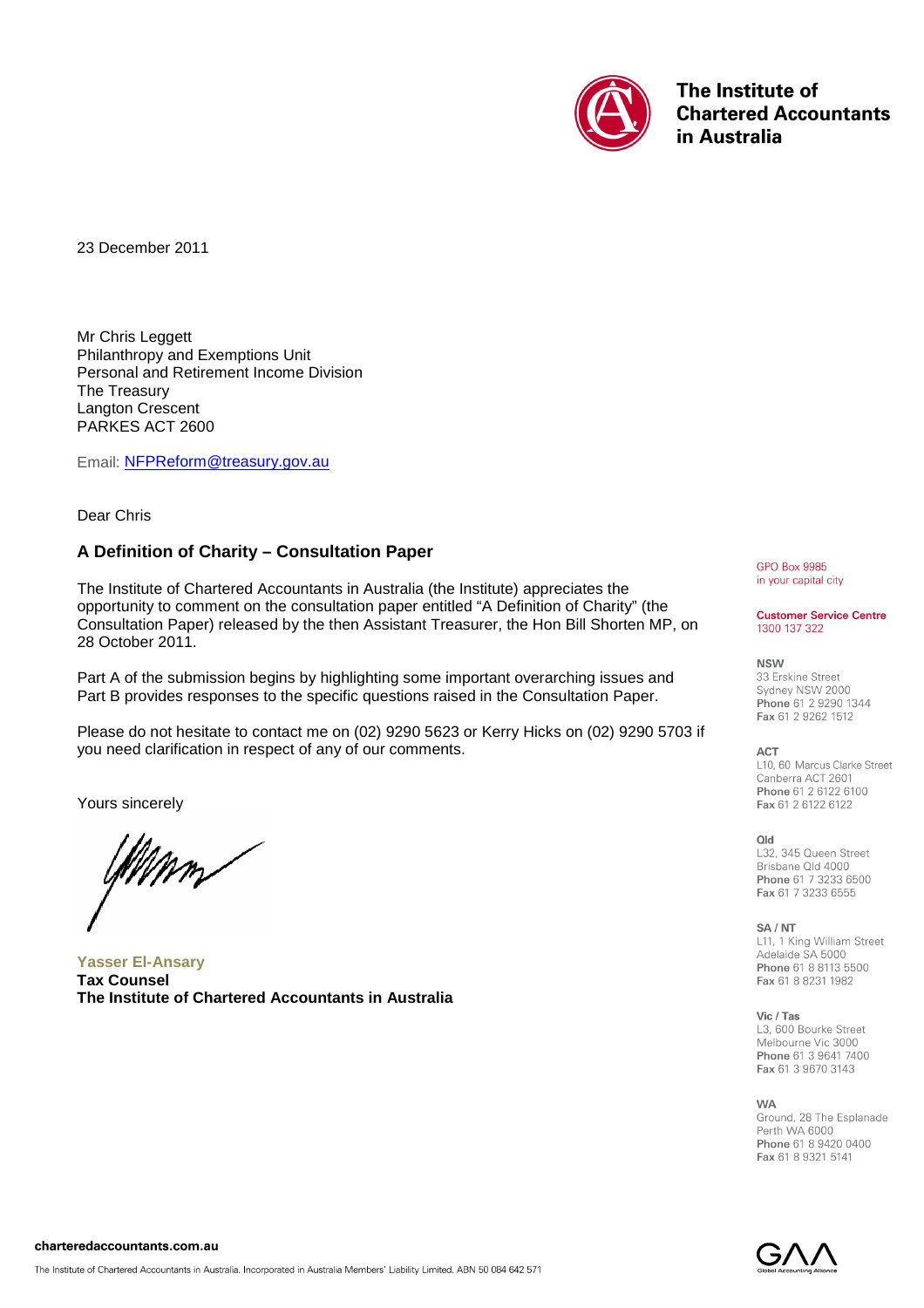The comments from the Institute of Chartered Accountants in Australia (the Institute) on the consultation paper entitled "A Definition of Charity" (the Consultation Paper) are set out below.

#### **Part A - General comments**

Prior to addressing the questions put in the Consultation Paper, we would like to make some general comments about certain high level issues that we believe should be examined as part of this consultation process:

- The proposed definition of charity is largely a codification of case law developments and Australian Tax Office **[ATO]** guidance. A legislative statement that this is a codification of the Common Law and should be interpreted accordingly would perhaps be helpful in practice.
- In some places it is not clear whether the Consultation Paper is discussing the term 'charity' or 'notfor-profit'. It will be important in developing the framework for the draft legislation that Treasury is mindful of the need to delineate between the two concepts. As you will be aware, charities are generally regarded as a sub-set of the broader not-for-profit designation (i.e. in that all charities are not-for-profits but not all not-for-profits are charities).
- It is difficult for us to fully appreciate the method behind conducting three separate, but interrelated, consultation processes as part of this broad reform package. That is, as noted in the Consultation Paper, not only is:
	- (i) a separate "not-for-profit" test being developed as part of the proposed legislation on restating the "in Australia" special conditions for various tax concessions; but
	- (ii) the treatment of "unrelated commercial activities" **[UCA]** of not-for-profit entities (intended to apply from 1 July 2011) is also being considered by the Government under a separate process.

The Institute's view is that development of all of these measures is inextricably linked and therefore they should be examined as part of one consolidated process. This would ensure that there is lower risk of eroding the principle recognised in the *Word Investments* case, namely, that "not-for-profit" includes activities undertaken which generate a profit where that profit is applied for charitable purposes.

Similarly, the Institute is of the view that the UCA measures ought to be considered in the context of, and in conjunction with, establishing a statutory definition for charities rather than being considered in isolation.

We would support therefore, the deferral of the development and commencement of the UCA and not-for-profit rules to align with the development and commencement of a charity definition. Not doing so may otherwise jeopardise the potential benefits flowing from the introduction of a statutory definition for charities, especially in the context of the compliance burdens that may be imposed on not-for-profit entities.

We believe that there is a need for information to be given on the proposed supervision and appeal processes for approval or disapproval of organisations. In particular, whether the Australian Charities and Not-for-profit Commission **[ACNC]** will act in all of these roles or whether other agencies (for example the Administrative Appeals Tribunal) will have a role. While it appears that the ATO will manage the taxation aspects after the designation has been applied to a particular not-for-profit, how will assurance processes operate in relation to the maintenance of that status and would the ATO's removal of taxation privileges automatically mean the not-for-profit would have its designation removed by the national regulator?

As a related issue, charities will no longer be able to obtain a private binding ruling **[PBR]** from the ATO to obtain greater certainty on eligibility for charity status, as there will be no facility for this in the proposed ACNC Bill. This seems to be a worse outcome than is currently the case under



The Institute of **Chartered Accountants** in Australia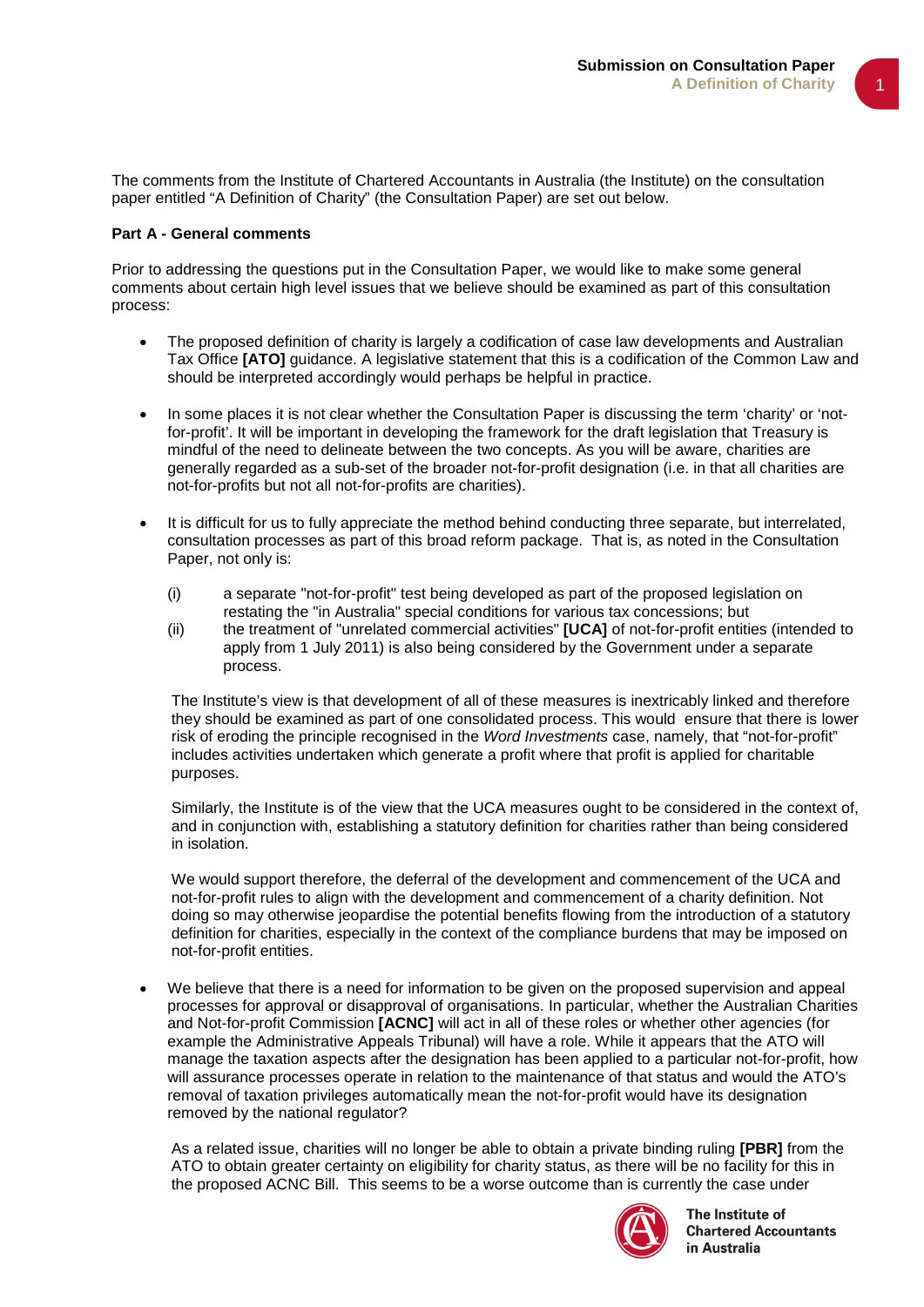existing law as a PBR would be limited to aspects that the ATO is responsible for. The Institute's view is that there should be a procedure for charities to be able to obtain the same level of certainty through private binding guidance from the ACNC as is currently available in relation to the law that is administered by the ATO. It is also important that proposed charitable entities are able to discuss, consult and seek confirmation of eligibility, should they wish to do so prior to the charitable entity being established.

• In a related sense, we are concerned about the potential compliance burden for charitable organisations who will be required to comply with three different sets of rules (until the law is harmonised). Firstly, in meeting the definition of a charity under the ACNC Bill; secondly, in meeting the requirements imposed by the ATO for being a charity that is eligible for a tax concession; and thirdly, in complying with the obligations imposed by each State in order to be a 'charity' for State taxation purposes.

We believe that it is critically important that a harmonised definition of a charity applies (i.e. instead of, effectively, two federal government definitions of what constitutes a 'charity' alongside a separate definition within each State).

The balance of this paper serves to address the questions raised in the discussion paper directly.

# **Part B - Consultation Paper questions**

## *1. Are there any issues with amending the 2003 definition to replace the 'dominant purpose' requirement with the requirement that a charity have an exclusively charitable purpose?*

The Institute supports retaining the 'dominant purpose' requirement.

We consider that the term 'exclusively charitable' is too onerous and highly restrictive. In our view, such an approach would impose an unnecessary compliance burden on entities to consider the impacts of purposes that may otherwise be 'ancillary' or 'incidental' to a dominant charitable purpose.

Notwithstanding, should an 'exclusive' test be adopted (which we do not support), it may be necessary to have certain exceptions and also be able to adapt to ongoing change in community needs without having to regularly amend the legislative definition.

Importantly, the introduction of an 'exclusive' type test must permit charities to undertake UCA provided the profits are applied for charitable purposes.

#### *2. Does the decision by the New South Wales Administrative Tribunal provide sufficient clarification on the circumstances when a peak body can be a charity or is further clarification required?*

We cannot provide a view based on the information in the Consultation Paper. However, in line with our response to question one above, we consider that it is valid for peak bodies to continue to be able to be classified as charities. Additionally, given the role of some peak bodies in supporting, developing and enhancing the work of charitable entities of their members, we see that the definition can be extended to include peak bodies activities notwithstanding they may be 'indirect', in that they provide services to charities which in turn provide services or undertake activities that would be classified as charitable.

The Institute notes that peak bodies are highly likely to be affected by a decision on whether to maintain a 'dominant' charitable purpose test versus an 'exclusively' charitable purpose test (which we do not support), and the extent to which advocacy activities constitute an excluded purpose.

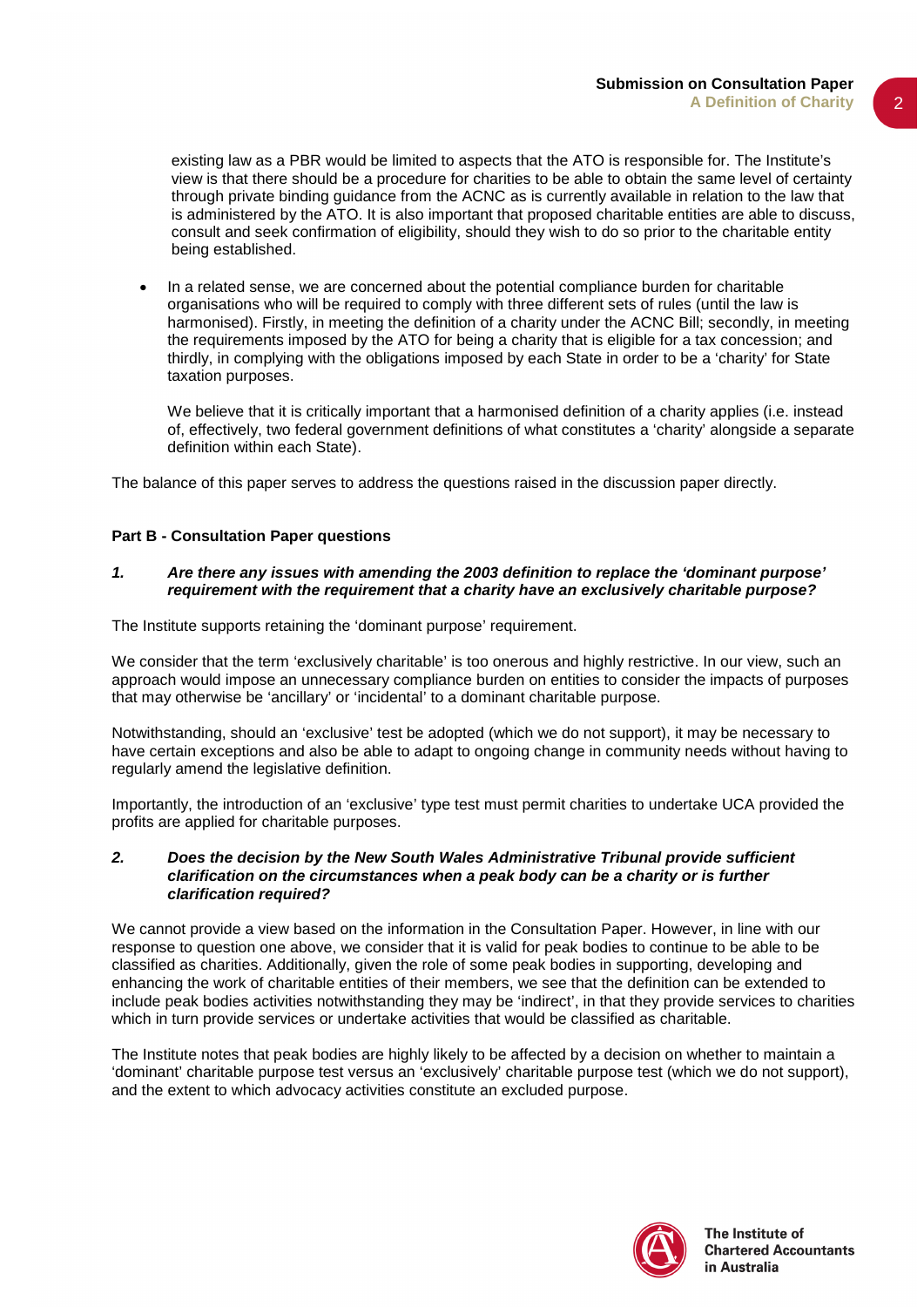3

## *3. Are any changes required to the Charities Bill 2003 to clarify the meaning of 'public' or 'sufficient section of the general community'?*

Any statutory description of the public benefit test needs to have sufficient flexibility in its design to suitably accommodate the provision of benefits or services by a wide range of different not-for-profit organisations whose target groups vary considerably in size and scope.

Care needs to be taken to ensure that small scale not–for-profit groups, with limited resources, are not inadvertently compelled to provide benefits to a broader group than they are capable of. Furthermore, such groups should not be compelled to amalgamate with other bodies, simply to satisfy a '*sufficient section of the general community'* test.

## *4. Are changes to the Charities Bill 2003 necessary to ensure beneficiaries with family ties (such as native title holders) can receive benefits from charities?*

We note that there are discussions underway to establish Indigenous Community Development Corporations, which can be structured as vehicles for beneficiaries of funds arising from native title ownership. If this occurs then we believe this will achieve this goal and not require a reference in the Charities Bill. We would be concerned if the definition sought to cover every circumstance as this would make it difficult for many parties who are to continue to be subject to legislation and regulation that falls outside of the ACNC's purview.

#### *5. Could the term 'for the public benefit' be further clarified, for example, by including additional principles outlined in ruling TR 2011/D2 or as contained in the Scottish, Ireland and Northern Ireland definitions or in the guidance material of the Charities Commission of England and Wales?*

The current 'presumption' of public benefit puts the onus on a government authority to demonstrate the absence of such benefit and any proposed removal of this presumption would put the onus on the entity to demonstrate 'public benefit'. This may impose an additional compliance cost for affected entities.

## *6. Would the approach taken by England and Wales of relying on the common law and providing guidance on the meaning of public benefit, be preferable on the grounds it provides greater flexibility?*

Yes, we believe it would.

## *7. What are the issues with requiring an existing charity or an entity seeking approval as a charity to demonstrate they are for the public benefit?*

As noted above, the current 'presumption' of public benefit puts the onus on a government authority to demonstrate the absence of such benefit and any proposed removal of this presumption would put the onus on the entity to demonstrate 'public benefit'. This may impose an additional compliance cost for affected entities.

## *8. What role should the ACNC have in providing assistance to charities in demonstrating this test, and also in ensuring charities demonstrate their continued meeting of this test?*

The ACNC should provide guidance materials and some post-application consultation. Extensive training in the first instance would be required and then key guidance for charitable activities and industry groupings would take the form of articulated principles and case studies and other examples.

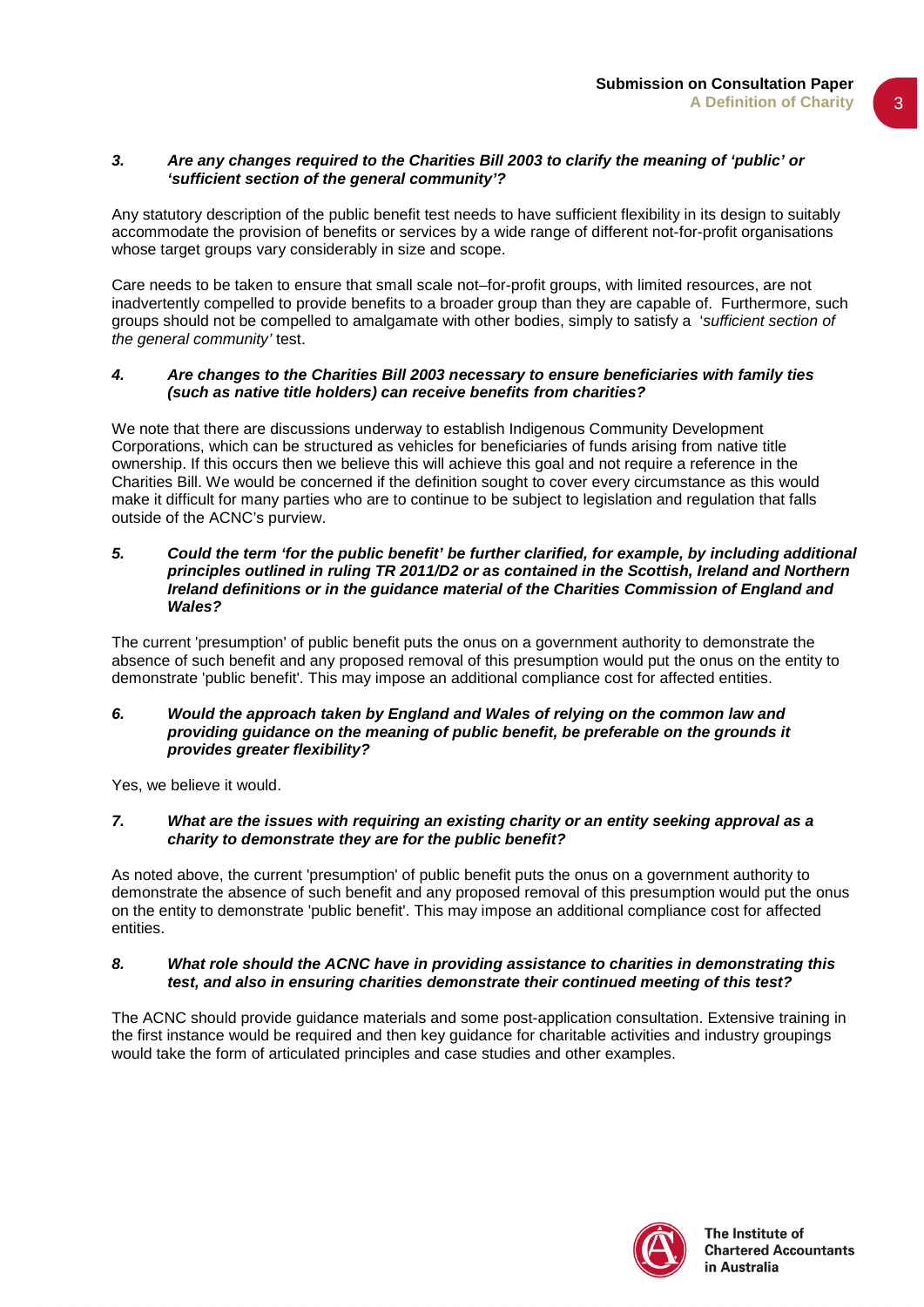## *9. What are the issues for entities established for the advancement of religion or education if the presumption of benefit is overturned?*

We do not believe that religious or education organisations will have any greater issues than other organisations, provided that the issues covered in our earlier answers regarding purpose and public benefit are incorporated into the ACNC's resolution of this issue. Should there be particular issues, consideration could be given to having the legislation deem such organisations to have a public benefit purpose, similar to that afforded to self-help groups and closed or contemplative religious orders under the *Extension of Charitable Purpose Act 2004.*

# *10. Are there any issues with the requirement that the activities of a charity be in furtherance or in aid of its charitable purpose?*

We support the existing common law concept that the activities of a charity be in furtherance or in aid of an entity's charitable purpose in order for it to qualify as a charity.

However, it will be important to ensure that the concepts of "purpose" and "activity" are clearly separated in the design of the statutory definition of charity, in order to ensure that there is no confusion as to which concept is applicable in a particular context. For example, in relation to question one above, the maintenance of a "dominant purpose" test should not adversely impact not-for-profit organisations undertaking commercial activities where the proceeds of such activities are directed at furthering the charitable purposes of the organisation.

# *11. Should the role of activities in determining an entity's status as a charity be further clarified in the definition?*

We support the Board of Taxation's comments that there is a need to limit confusion between activities and purposes in the proposed statutory definition of charity, and our response to question ten is also relevant to this question.

We tend to support the approach taken in the Charities Bill 2003 of identifying "disqualifying" activities, such as the proposed section 8 of the Charities Bill 2003, as indicators of factors that will make an entity ineligible. This approach would be easier to administer by not-for-profit entities as well as relevant regulators.

# *12. Are there any issues with the suggested changes to the Charities Bill 2003 as outlined above to allow charities to engage in political activities?*

Our view is that advocacy should continue to be permitted but that party political activities should not be permitted. We support a change as noted in paragraph 112. However we consider that the paragraph (c) of paragraph 8(2) in the Charities Bill 2003 (as noted in paragraph 103 in the Consultation Paper) should be removed from an exclusion. We consider this to be policy advocacy rather than political activity.

## *13. Are there any issues with prohibiting charities from advocating a political party, or supporting or opposing a candidate for political office?*

Please refer to answer to question 12.

## *14. Is any further clarification required in the definition on the types of legal entity which can be used to operate a charity?*

In general, we agree with clarification of the type of legal entity to ensure charities are not inadvertently classed as government entities or fall under inappropriate legislative requirements (e.g. the case of a proprietary company being used for charitable purposes). However, beyond this we do not support any prescription of the type of entity. We believe that the outcome here should be achieved by definition and not by prescription of legal entity types. Additionally, there are many entity types that have grown up out of common law for very good reasons and it is highly unlikely that the ACNC will be in a position to develop legislation, regulation and policy relative for all of these or even be in a position to identify them all. Further,